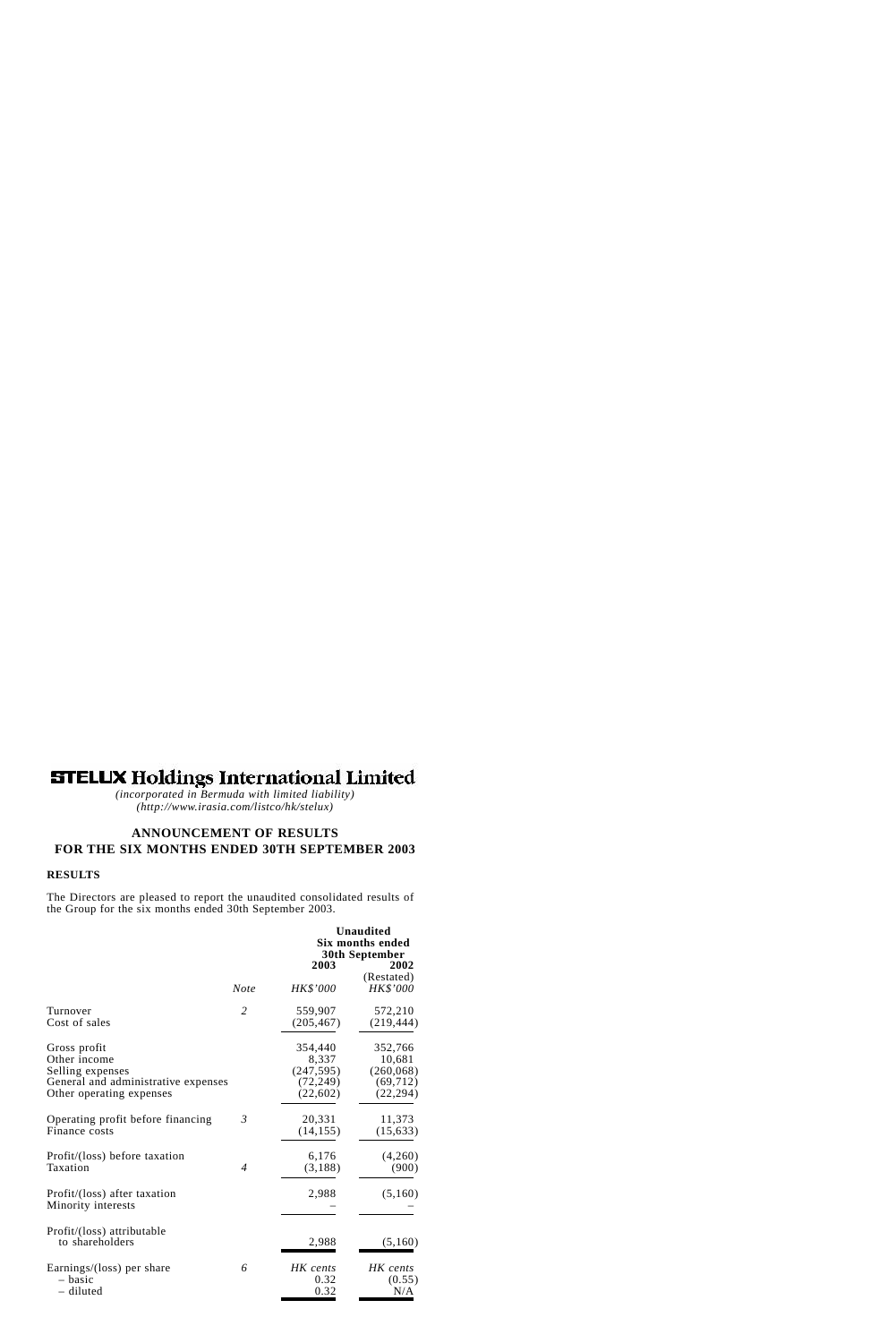### **NOTES:–**

#### **1. Principal accounting policies**

These unaudited consolidated interim accounts ("interim accounts") are prepared in accordance with Hong Kong Statement of Standard Accounting Practice ("SSAP") No. 25, "Interim Financial Reporting", issued by the Hong Kong Society of Accountants ("HKSA") and Appendix 16 of the Listing Rules of The Stock Exchange of Hong Kong Limited.

These interim accounts should be read in conjunction with the 2003 Annual Report.

The accounting policies adopted in the preparation of these interim accounts are consistent with those used in the annual accounts for the year ended 31st March 2003 except that the Group has changed certain of its accounting policies following the adoption of SSAP 12 (revised) "Income Taxes" and SSAP 34 (revised) "Employee Benefits" issued by the Hong Kong Society of Accountants which are effective for accounting periods commencing on or after 1st January 2003.

The adoption of SSAP 34 (revised) has had no material effect to the results of the Group for the current period and details of the change in accounting policy will be given in the 2004 Annual Report.

The effect of adoption of SSAP 12 (revised) is set out below:

Deferred taxation is provided in full, using the liability method, on temporary differences arising between the tax bases of assets and liabilities and their carrying amounts in the accounts. Taxation rates enacted or substantively enacted by the balance sheet date are used to determine deferred taxation.

Deferred tax assets are recognised to the extent that it is probable that future taxable profit will be available against which the temporary differences can be utilised.

Deferred taxation is provided on temporary differences arising on investments in subsidiaries except where the timing of the reversal of the temporary difference can be controlled and it is probable that the temporary difference will not reverse in the foreseeable future.

In prior years, deferred taxation was accounted for at the current taxation rate in respect of timing differences between profit as computed for taxation purposes and profit as stated in the accounts to the extent that a liability or an assets was expected to be payable or recoverable in the foreseeable future. The adoption of the SSAP 12 (revised) represents a change in accounting policy, which has been applied retrospectively so that the comparatives presented have been restated to conform to the changed policy.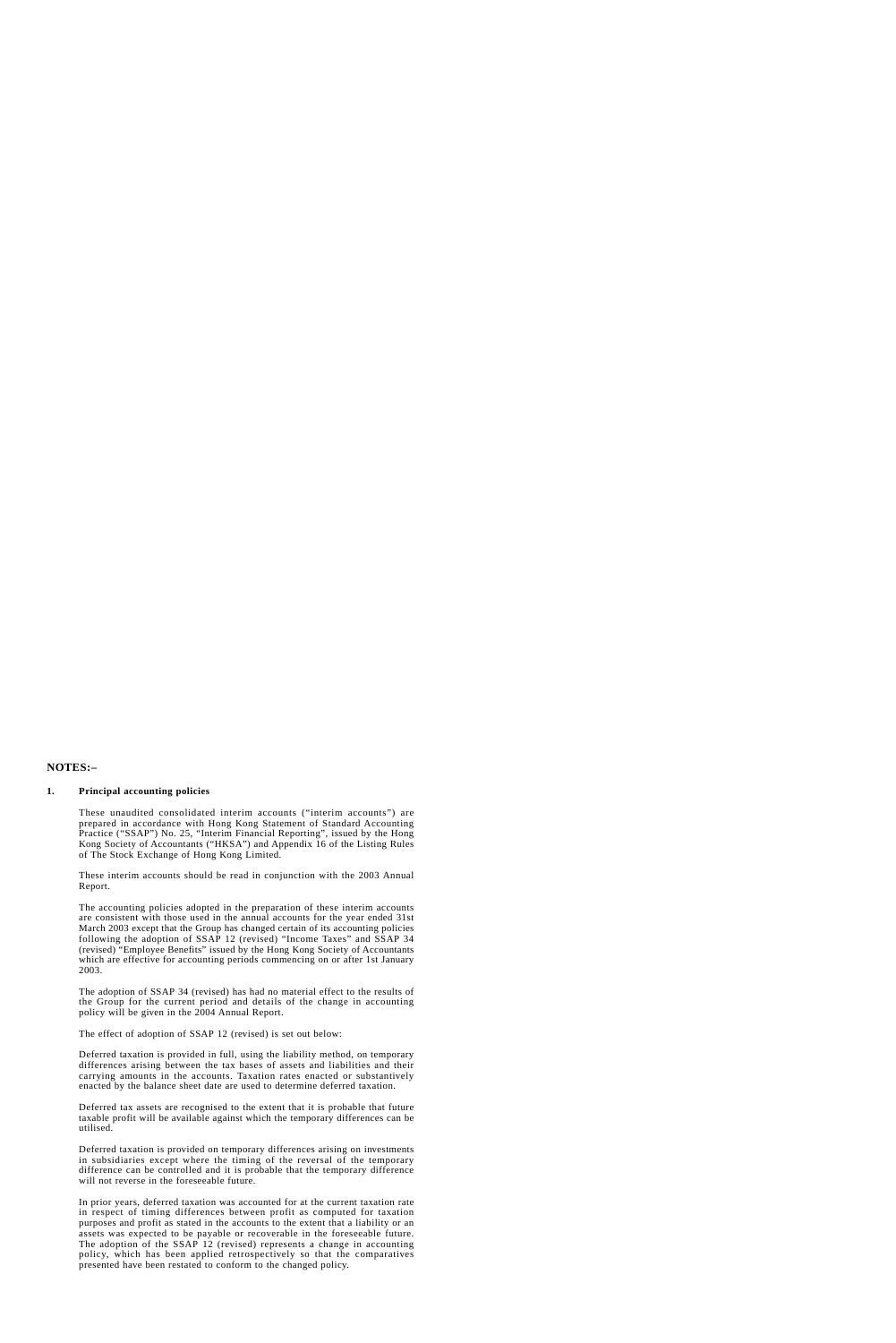Opening retained earnings at 1st April 2003 has been increased by HK\$5,030,000 and opening retained earnings at 1st April 2002 has been reduced by HK\$823,000, which represent the unprovided net deferred tax assets and liabilities. This change has resulted in an increase in deferred tax assets and deferred tax liabilities at 31st March 2003 by HK\$21,961,000 and HK\$16,931,000, respectively. The loss for the six months ended 30th September 2002 has been increased by HK\$394,000.

#### **2. Segment information**

*Primary reporting format – business segments*

|                                                       | Unaudited<br>Six months ended 30th September 2003 |                             |                                          |                          |                     |
|-------------------------------------------------------|---------------------------------------------------|-----------------------------|------------------------------------------|--------------------------|---------------------|
|                                                       | Investment<br>HK\$'000                            | <b>Property</b><br>HK\$'000 | <b>Retail and</b><br>trading<br>HK\$'000 | Eliminations<br>HK\$'000 | Group<br>HK\$'000   |
| Turnover                                              | 12                                                | 24,493                      | 540,772                                  | (5,370)                  | 559,907             |
| Segment results                                       | 12                                                | 11,059                      | 20,984                                   |                          | 32,055              |
| Net corporate expenses                                |                                                   |                             |                                          |                          | (11, 724)           |
| Operating profit before<br>financing<br>Finance costs |                                                   |                             |                                          |                          | 20,331<br>(14, 155) |
| Profit before taxation<br>Taxation                    |                                                   |                             |                                          |                          | 6,176<br>(3,188)    |
| Profit after taxation<br>Minority interests           |                                                   |                             |                                          |                          | 2,988               |
| Profit attributable to<br>shareholders                |                                                   |                             |                                          |                          | 2,988               |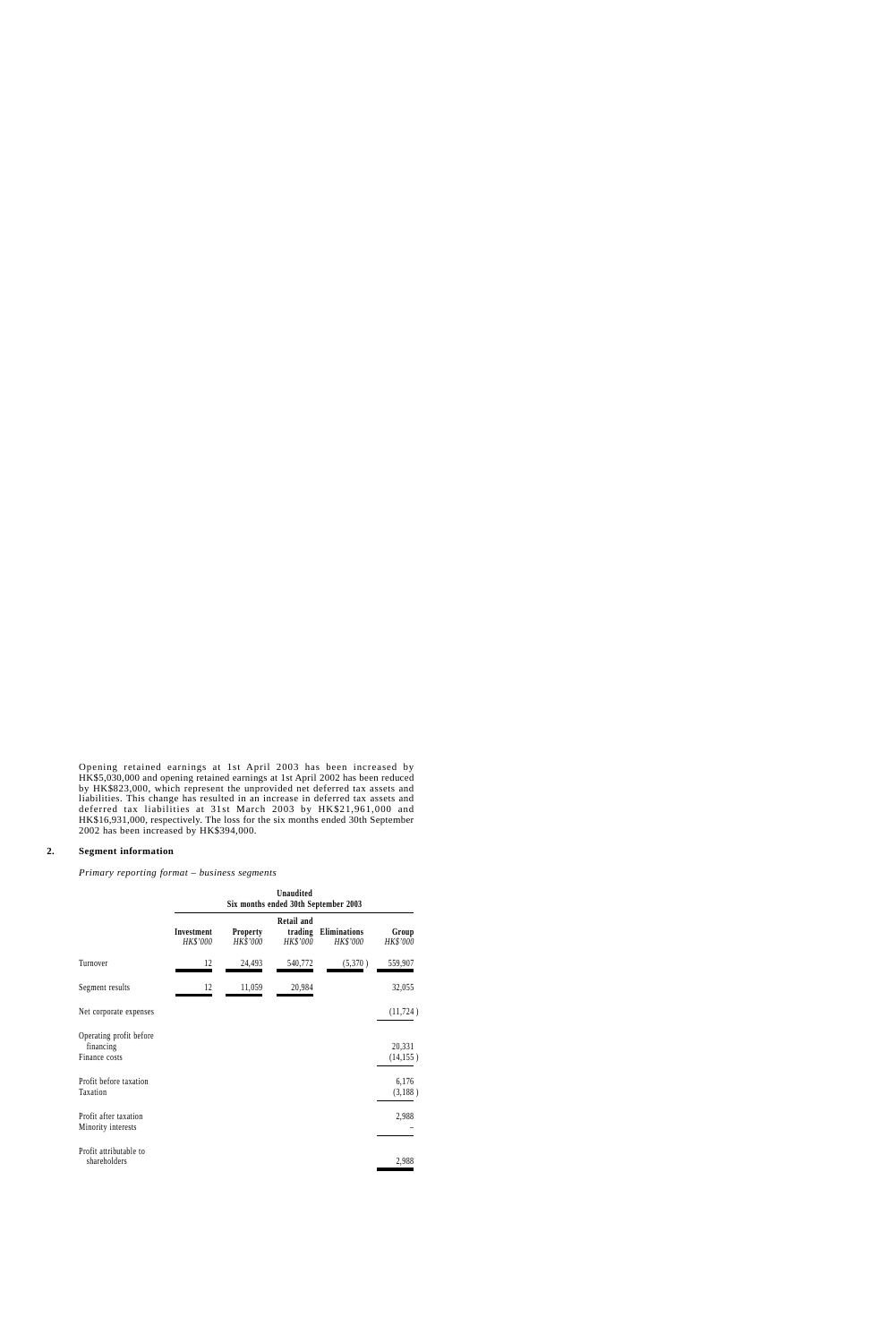|                                                       | Six months ended 30th September 2002 |                             |                                          |                          |                     |
|-------------------------------------------------------|--------------------------------------|-----------------------------|------------------------------------------|--------------------------|---------------------|
|                                                       | Investment<br>HK\$'000               | <b>Property</b><br>HK\$'000 | <b>Retail and</b><br>trading<br>HK\$'000 | Eliminations<br>HK\$'000 | Group<br>HK\$'000   |
| Turnover                                              | 56                                   | 25,400                      | 552,379                                  | (5,625)                  | 572,210             |
| Segment results                                       | 56                                   | 13,816                      | 12,871                                   |                          | 26,743              |
| Net corporate expenses                                |                                      |                             |                                          |                          | (15,370)            |
| Operating profit before<br>financing<br>Finance costs |                                      |                             |                                          |                          | 11,373<br>(15, 633) |
| Loss before taxation<br>Taxation                      |                                      |                             |                                          |                          | (4,260)<br>(900)    |
| Loss after taxation<br>Minority interests             |                                      |                             |                                          |                          | (5,160)             |
| Loss attributable to<br>shareholders                  |                                      |                             |                                          |                          | (5,160)             |

**Unaudited (Restated)**

# *Secondary reporting format – geographical segments*

|                              | <b>Turnover</b><br><b>Unaudited</b><br>Six months ended<br>30th September |          | <b>Segment results</b><br>Unaudited<br>Six months ended<br>30th September |          |
|------------------------------|---------------------------------------------------------------------------|----------|---------------------------------------------------------------------------|----------|
|                              | 2003                                                                      | 2002     | 2003                                                                      | 2002     |
|                              | HK\$'000                                                                  | HK\$'000 | HK\$'000                                                                  | HK\$'000 |
| Hong Kong                    | 300,000                                                                   | 337,113  | (3,172)                                                                   | (2,738)  |
| South East and Far East Asia | 143,867                                                                   | 128,487  | 14,599                                                                    | 10,157   |
| Europe                       | 101,712                                                                   | 94,516   | 20,316                                                                    | 19,176   |
| North America                | 6,944                                                                     | 6,496    | (57)                                                                      | (299)    |
| PRC Mainland                 | 7,384                                                                     | 5,598    | 369                                                                       | 447      |
|                              | 559,907                                                                   | 572,210  | 32,055                                                                    | 26,743   |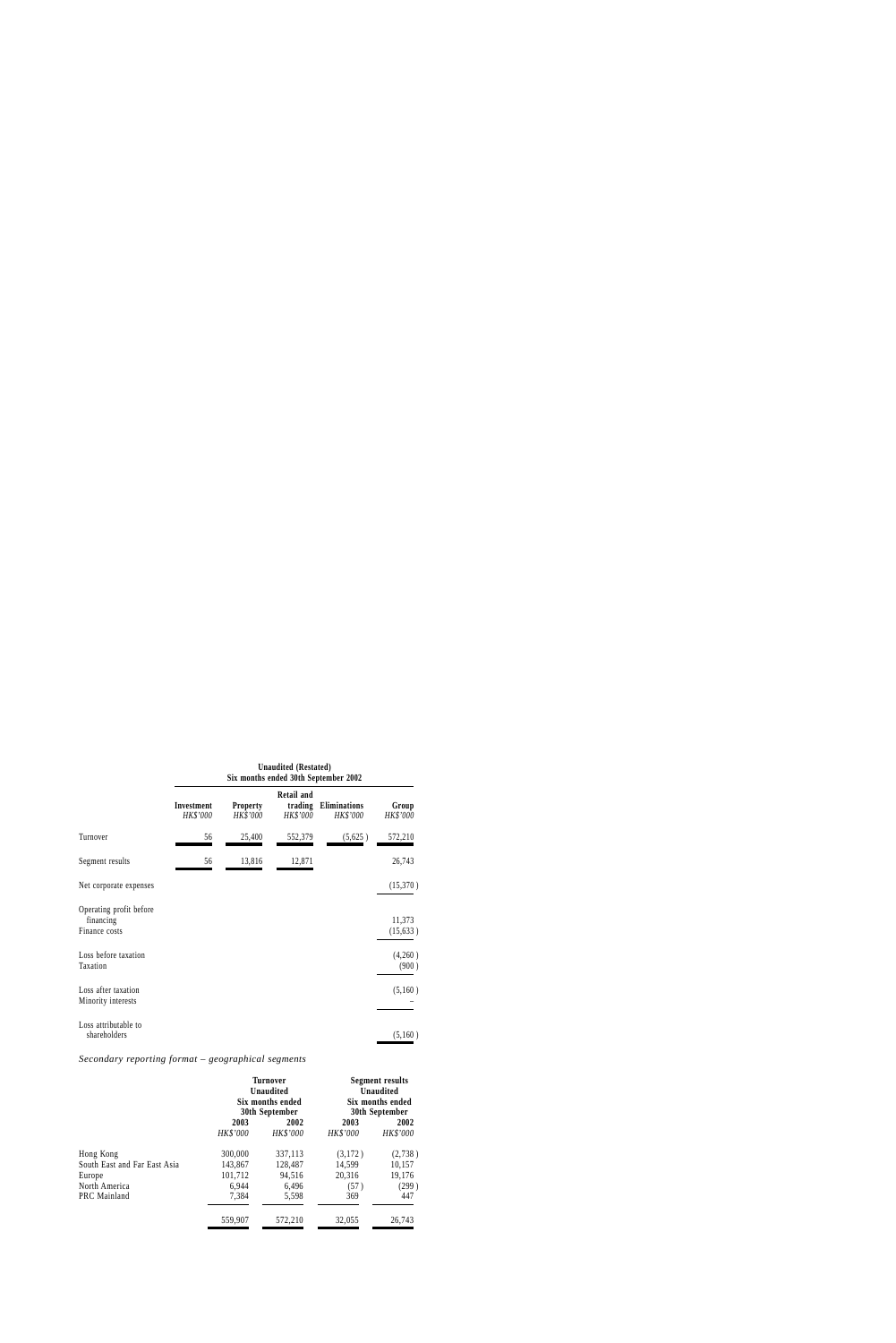#### **3. Operating profit before financing**

|                                                                            | <b>Unaudited</b><br>Six months ended<br>30th September |                         |
|----------------------------------------------------------------------------|--------------------------------------------------------|-------------------------|
|                                                                            | 2003<br><i>HK\$'000</i>                                | 2002<br><b>HK\$'000</b> |
| Operating profit before financing is stated<br>after charging/(crediting): |                                                        |                         |
| Depreciation                                                               |                                                        |                         |
| Owned fixed assets                                                         | 22,775                                                 | 25,600                  |
| Leased fixed assets                                                        | 1,291                                                  | 280                     |
| Amortisation of trademarks and patents                                     | 1,056                                                  | 1,225                   |
| $Loss/(gain)$ on disposal of fixed assets                                  | 129                                                    | (62)                    |
| Net provision for stock obsolescence and                                   |                                                        |                         |
| stocks written off                                                         | 689                                                    | 1,875                   |
| Provision for doubtful debts and                                           |                                                        |                         |
| bad debts written off                                                      | 3,261                                                  | 2,849                   |

#### **4. Taxation**

No Hong Kong profits tax has been provided as the Group has sufficient tax losses brought forward to offset the assessable profits for the period (2002: nil). Taxation on overseas profits has been calculated on the estimated assessable profit for the period at the rates of taxation prevailing in the countries in which the Group operates.

The amount of taxation charged to the consolidated profit and loss account represents:

|                                                                                        | <b>Unaudited</b><br>Six months ended<br>30th September |                                |
|----------------------------------------------------------------------------------------|--------------------------------------------------------|--------------------------------|
|                                                                                        | 2003<br>HK\$'000                                       | 2002<br>(Restated)<br>HK\$'000 |
| Current taxation<br>Overseas profits tax                                               | (1,323)                                                | (506)                          |
| Deferred taxation relating to the origination and<br>reversal of temporary differences | (1,865)                                                | (394)                          |
|                                                                                        | (3,188)                                                | .900                           |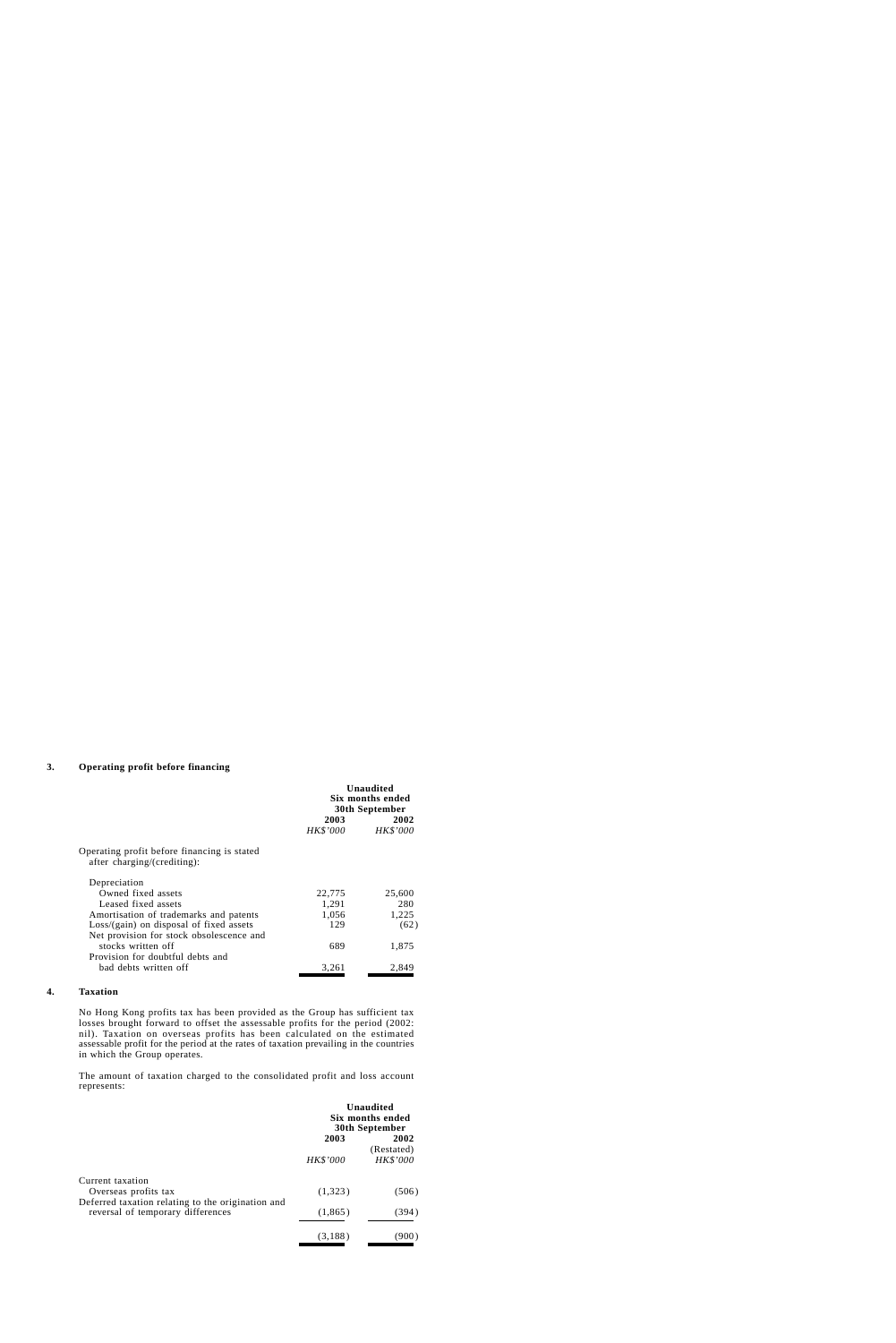#### **5. Interim dividends**

The Directors do not recommend the payment of an interim dividend for the period (2002: nil).

#### **6. Earnings/(loss) per share**

The calculation of basic earnings/(loss) per share is based on the Group's profit attributable to shareholders of HK\$2,988,000 (2002: loss of HK\$5,160,000 (restated)) and on the weighted average number of 936,340,023 shares (2002: 936,340,023 shares) in issue during the period.

The calculation of diluted earnings per share is based on profit attributable to shareholders of HK\$2,988,000 (2002: loss of HK\$5,160,000 (restated)) and on the weighted average number of 936,340,023 shares in issue during the period plus the weighted average number of 2,146,341 shares deemed to be issued at no consideration if all outstanding options had been exercised.

#### **7. Contingent liabilities**

|     |                  | Unaudited<br><b>30th September</b><br>2003<br>HK\$'000 | <b>Audited</b><br>31st March<br>2003<br>HK\$'000 |
|-----|------------------|--------------------------------------------------------|--------------------------------------------------|
| (a) | Bills discounted | 7,475                                                  | 7,262                                            |

(b)The status of the Group's arbitration in respect of the claims by the contractor for the Stelux House development was fully disclosed in the Annual Report 2003. We are awaiting delivery of the award.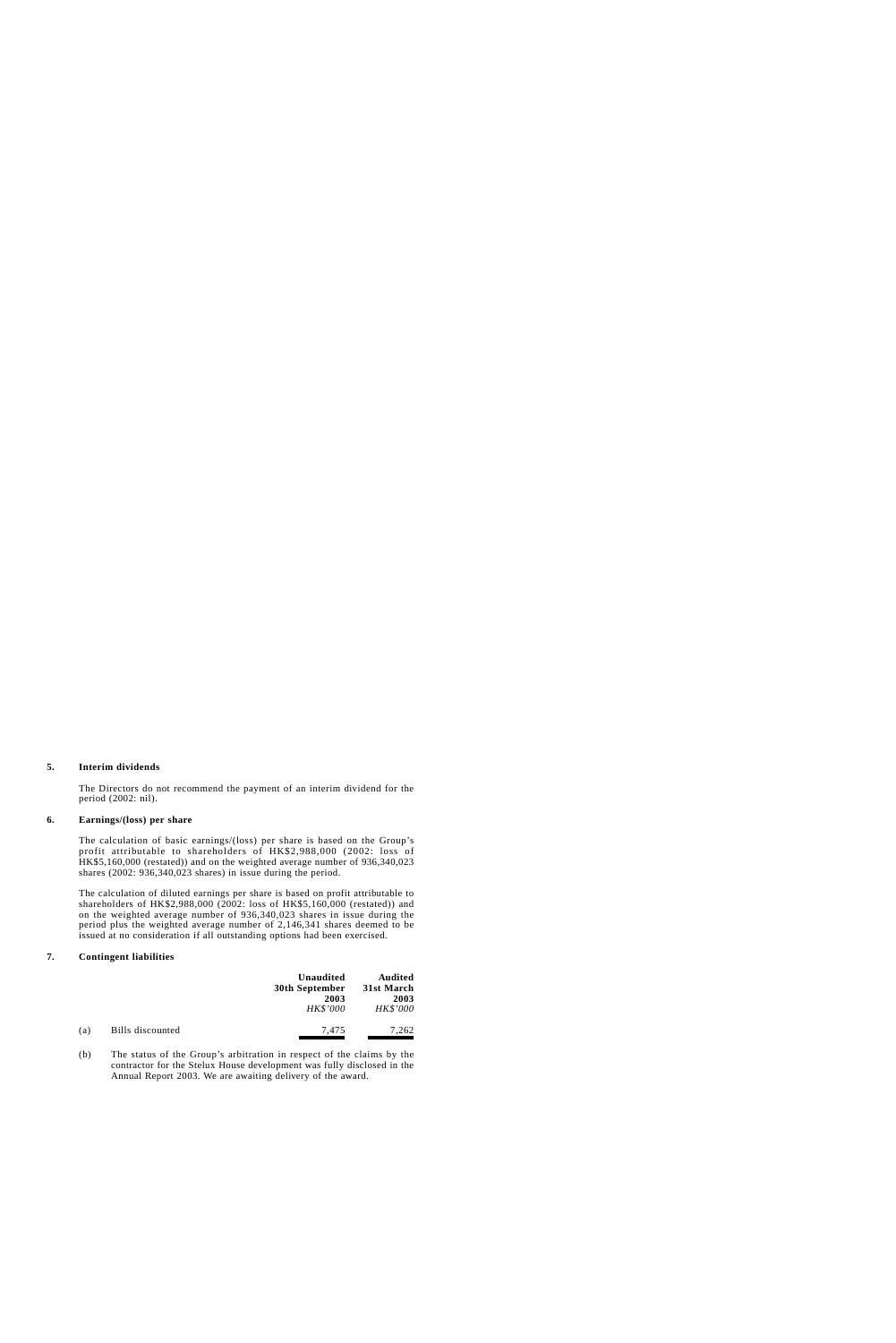# **MANAGEMENT DISCUSSION AND ANALYSIS**

# **REVIEW OF GROUP OPERATIONS**

The Group reported a small profit attributable to shareholders of HK\$3 million for the six months ended 30th September 2003 compared to a loss of approximately HK\$5 million during the same period last year.

# **Retail and Trading Division**

This Division which includes the Group's 3 core retail chains and its export arm reported a marked improvement in profits of HK\$12 million compared to HK\$3 million during the corresponding period last year. Turnover was maintained at about last year's level at HK\$550 million.

*City Chain*

City Chain operations in Hong Kong and regionally reported improved results with a profit of HK\$10 million compared to a profit of HK\$2 million last year. This was due to several factors like favourable currency translations and successful cost cutting measures. Turnover was down 6% compared to the same period last year due to the impact of SARS.

In December 2003, an advertising campaign for "Solvil et Titus" featuring a key Hong Kong artiste, Sammi Cheng was launched in Hong Kong and other South East Asian countries to strengthen the brand's awareness.

A lot of work has been done during the last 6 months in preparation for expansion into the China market. Print and outdoor advertising for "Solvil et Titus" featuring the same local artiste to build the brand has been launched in Shanghai and Guangdong Province. In addition to over 35 watch brand counters located in key cities in China, there are 3 City Chain shops in Guangzhou.

# *Optical 88*

Notwithstanding SARS, overall Optical 88 operations in Hong Kong and in the rest of Asia, managed to hold ground during a very uncertain past 6 months, reporting only a 4% fall in turnover compared to the corresponding period last year and further managing to stay in the black with a small profit.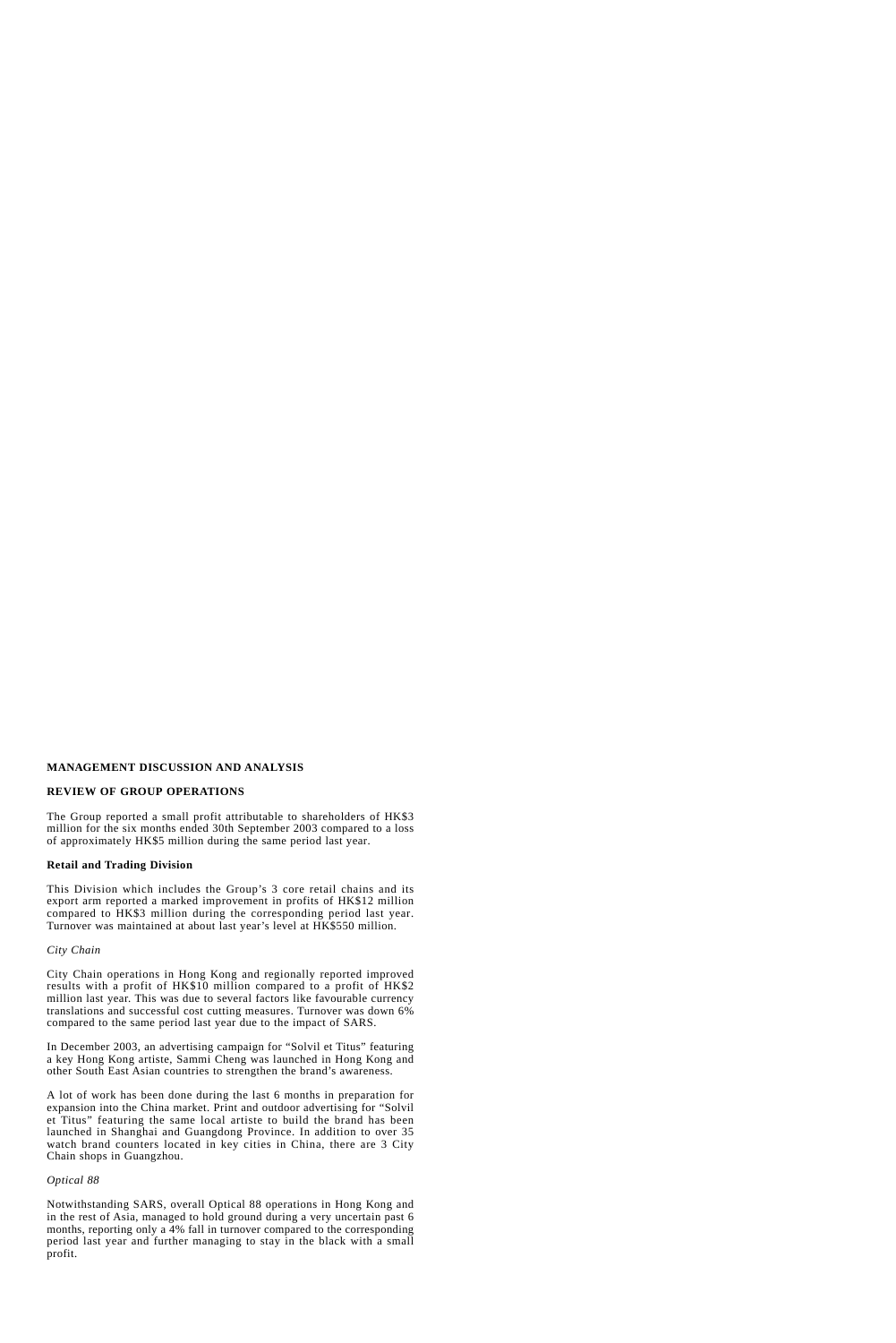# *Hipo.fant*

Due to SARS, Hipo.fant operations in Hong Kong were hardest hit in April with a sharp fall in turnover compared to the same time last year. Turnover picked up considerably, subsequently with our Hong Kong operations managing to maintain its sales turnover for the six months under review. However, continued discounting due to poor sentiment contributed to a loss which widened by about HK\$1 million from last year. The new brand image, changed product mixes and product lines have been well received by customers. Together with the recent more upbeat mood in the territory, we are beginning to see improvements in our margins and turnover.

During the last 6 months, Hipo.fant counters have been set up in Shanghai, Shenzhen and Guangzhou. We shall continue to look for opportunities in China through either franchising or direct operations.

### *Watch Assembly, Export and Trading*

Turnover was up 10% from the same period last year and profits increased by 22% to HK\$5 million. The weak US dollar and the end to the uncertainty surrounding the Iraqi war boosted turnover and profits.

Our USA operations are undergoing restructuring with the closure of the subsidiary. Future sales to the USA will be handled directly by our Hong Kong export subsidiary.

#### **Property Investment**

Stelux House is achieving a letting occupancy of 92%. Leases due for renewal will be renewed at prevailing market rentals.

# **PROSPECTS**

Over the last few months, the feel good factor seems to have returned to Hong Kong. Provided this is sustainable, we expect our Hong Kong operations to report improved performances for the current financial year (2003/2004).

In the coming 6 months, material investments will be made – Operations in China for all 3 retail chains will continue to expand either through the setting up of shops or counters in key department stores. Expansion in Thailand, Malaysia and Singapore will continue. It is expected that funds for such investments will come from internal funds or bank borrowings.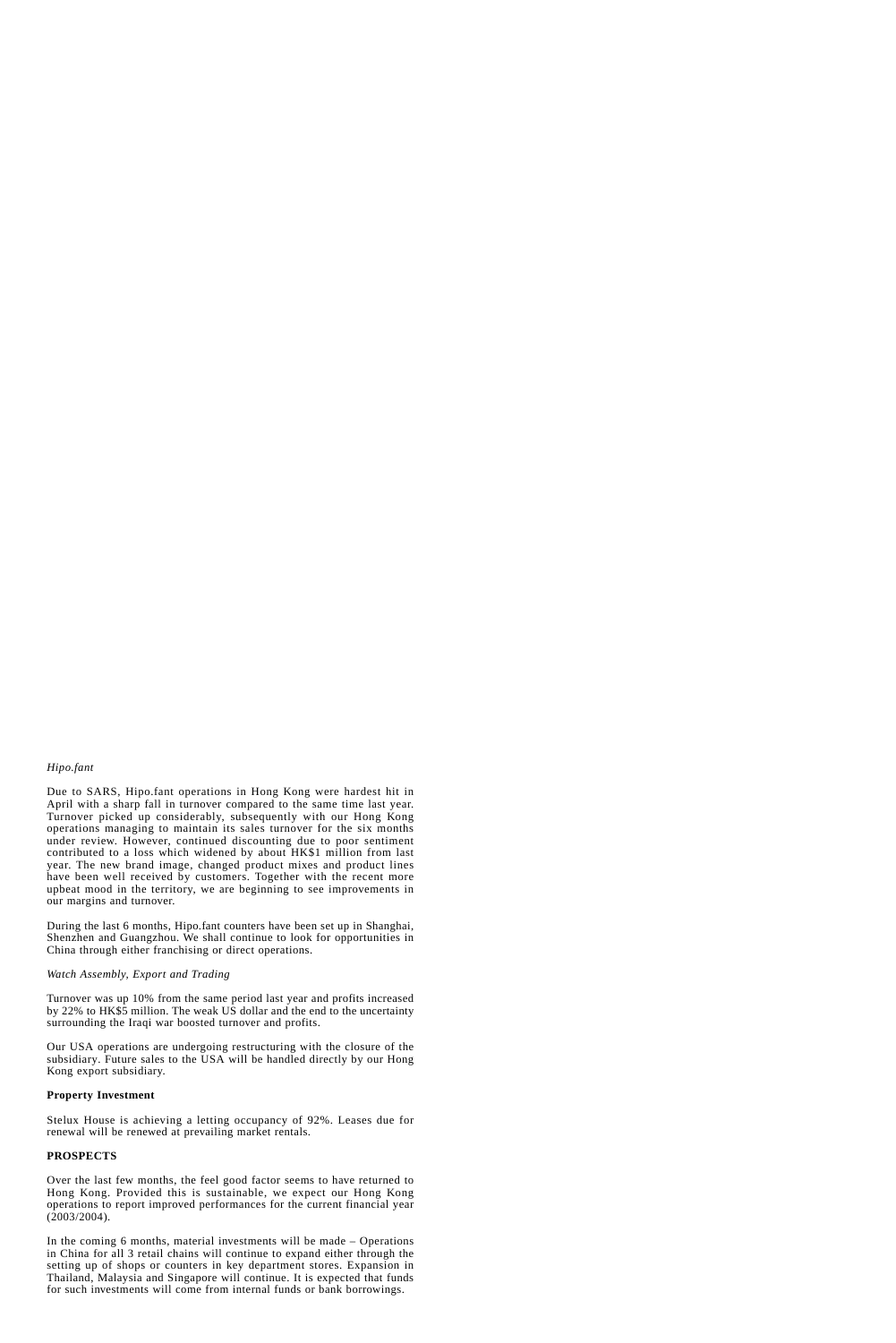# **FINANCE**

The Group's bank borrowings at balance sheet date were HK\$523 million (at 31st March 2003: HK\$529 million), out of which, HK\$266 million (at 31st March 2003: HK\$264 million) were repayable within 12 months. The Group's gearing ratio at balance sheet date was 0.72 (at 31st March 2003: 0.74), and was calculated based on the Group's bank borrowings and shareholders' funds of HK\$726 million (at 31st March 2003: HK\$715 million).

As at balance sheet date, 3% (at 31st March 2003: 3%) of the Group's bank borrowings were denominated in foreign currencies. The Group's bank borrowings were on a floating rate basis at either bank prime lending rates or short-term inter-bank offer rates.

The Group does not engage in speculative derivative trading.

# **CAPITAL STRUCTURE OF THE GROUP**

There was no change in the capital structure of the Group during the period except that 1,000,000 share options were exercised by an employee on 25th September 2003. Closing price of the Company's shares immediately prior to the exercise date was HK\$0.30. The share certificates were approved and issued on 14th October 2003.

# **CHANGES IN THE COMPOSITION OF THE GROUP DURING THE INTERIM PERIOD**

There were no material acquisitions and disposals of subsidiary companies and there were no material acquisitions of associated companies during the interim period. There was no change in the composition of the Group during the interim period.

# **SEGMENTAL INFORMATION**

An analysis of the Group's segment turnover and segment results by business activities and markets is shown in note 2 to the interim accounts.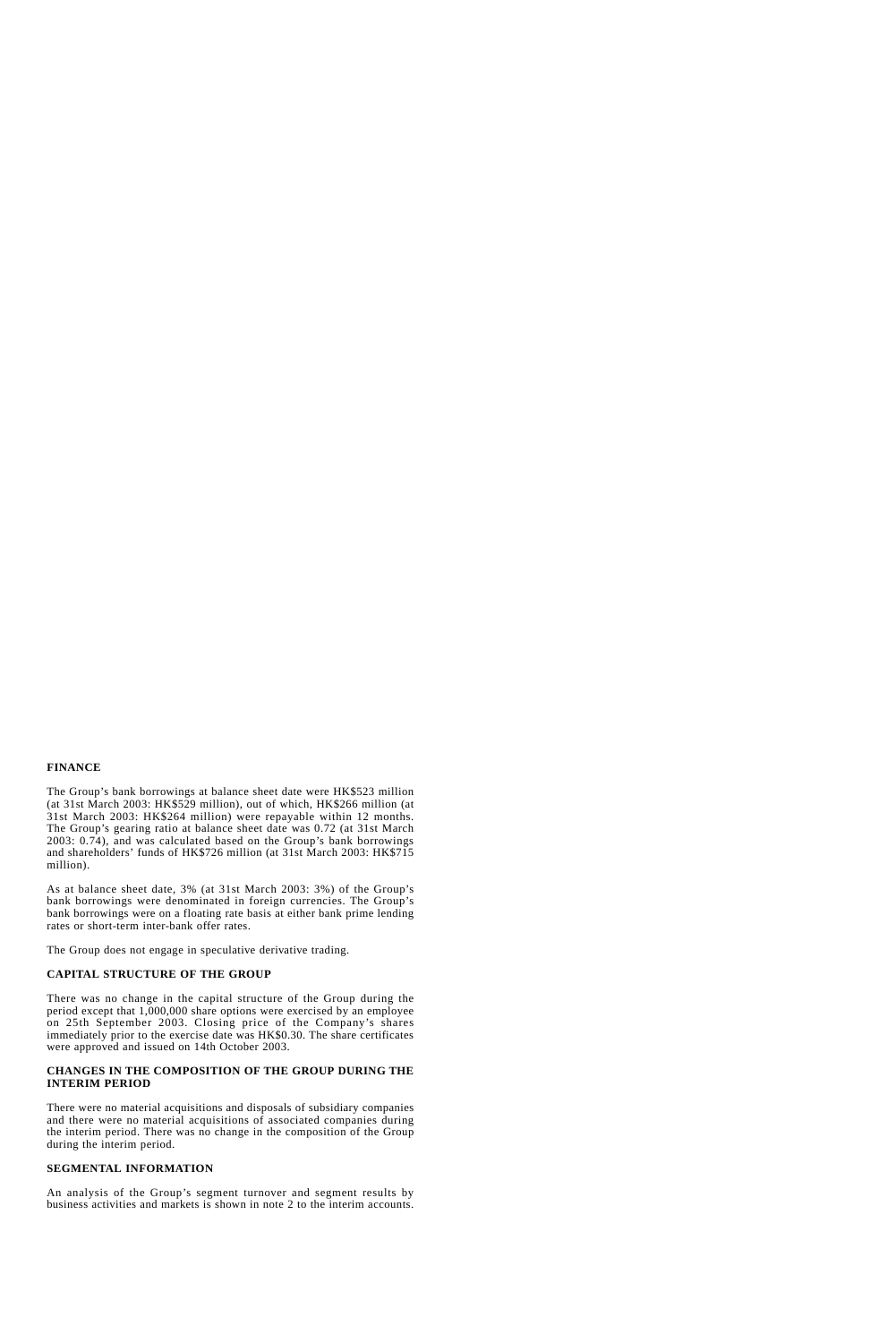### **NUMBER AND REMUNERATION OF EMPLOYEES, REMUNERATION POLICIES, BONUS AND SHARE OPTION SCHEMES AND TRAINING SCHEMES**

The Group's remuneration policies are reviewed on a regular basis and remuneration packages are in line with market practices in the relevant countries where the Group operates. As of 30th September 2003, the Group had 1,915 (at 30th September 2002: 1,773) employees. Details of outstanding share options were disclosed in the Group's 2003 Annual Report and the above section, "Capital Structure of the Group".

# **DETAILS OF THE CHARGES ON GROUP ASSETS**

At 30th September 2003, certain of the Group's land and buildings amounting to HK\$177,227,000 (at 31st March 2003: HK\$169,155,000), investment properties amounting to HK\$531,500,000 (at 31st March 2003: HK\$531,500,000), bank deposits amounting to HK\$2,023,000 (at 31st March 2003: HK\$2,014,000) and other debtor of HK\$50,000,000 (at 31st March 2003: HK\$50,000,000) were pledged to secure banking facilities granted to the Group.

# **PURCHASE, SALE OR REDEMPTION OF LISTED SECURITIES**

The Company has not redeemed any of its shares during the period. Neither the Company nor any of its subsidiaries has purchased or sold any of the Company's shares during the period.

# **CODE OF BEST PRACTICE**

In the opinion of the directors, the Company has complied with the Code of Best Practice as set out in Appendix 14 of the Rules Governing the Listing of Securities ("Listing Rules") on the Stock Exchange of Hong Kong Limited ("Stock Exchange") throughout the period except that the independent non-executive directors of the Company are not appointed for a specific term.

# **AUDIT COMMITTEE**

The Audit Committee has reviewed with management the accounting principles and practices adopted by the Group and discussed internal controls and financial reporting matters including a review of the unaudited interim report for the six months ended 30th September 2003 with the directors.